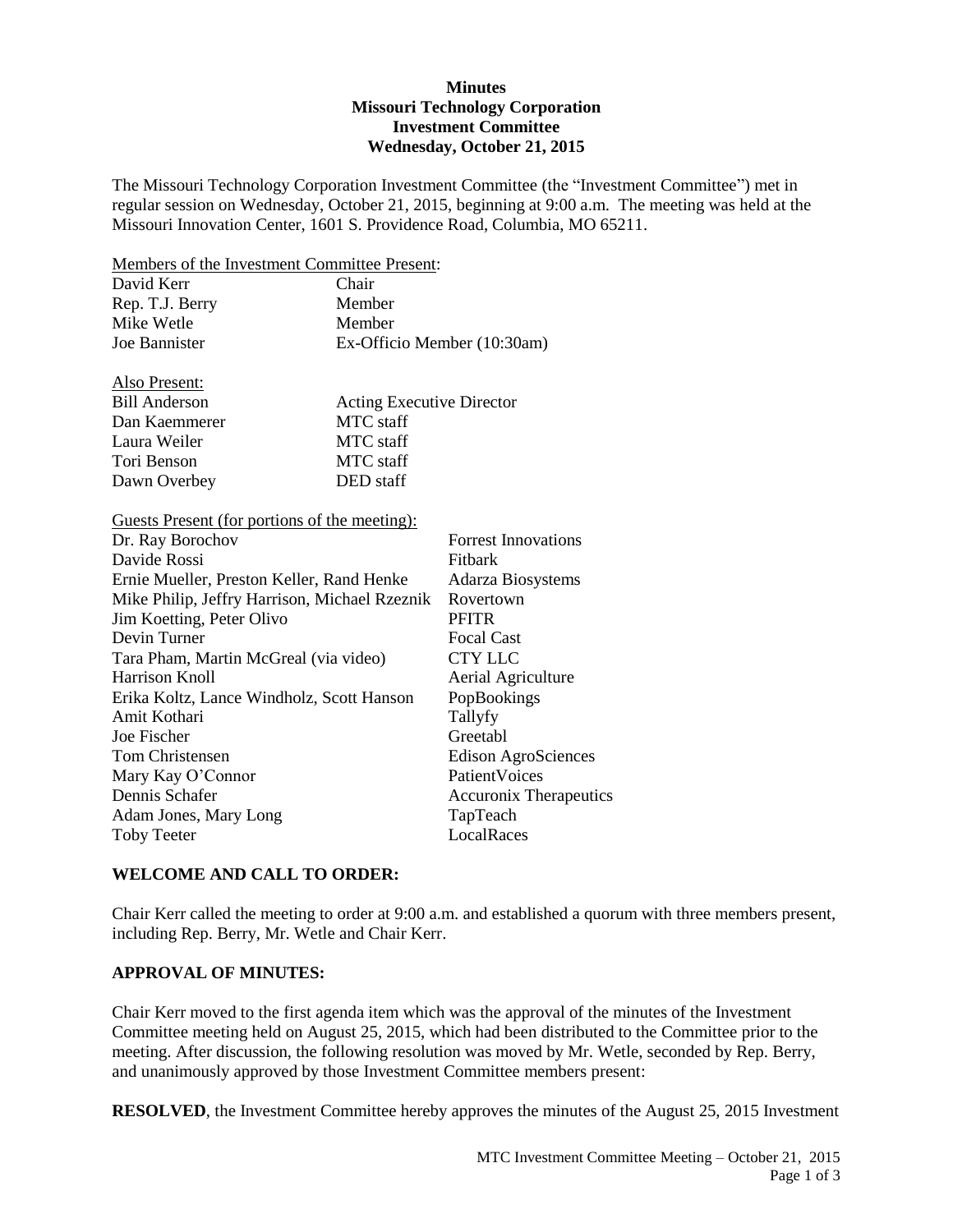Committee meeting, as presented.

## **REVIEW MISSOURI HUD DISASTER GRANT LEVERAGE REQUEST:**

DED Division of Business and Community Development Director, Sallie Hemenway, reached out to MTC to request a \$100,000 contribution toward DED's competition for disaster recovery funding, sponsored by HUD. The HUD application will contain funding to support "centers of innovation and opportunity" where location, types of services, delivery of service, is all designed by the community. The funds would be dedicated to the operational costs of one of the centers and would be counted as required match for scoring under the grant.

The following resolution was moved by Mr. Kerr, seconded by Rep. Berry, and unanimously approved by those Investment Committee members present:

**RESOLVED**, the Investment Committee hereby recommends to the MTC Board the approval of a contribution in the amount of \$100,000.00 to support the Missouri Department of Economic Development's application to the HUD National Disaster Resilience grant competition.

## **REVIEW PROGRAM APPLICATIONS:**

Chair Kerr then entertained a motion to enter Closed Session. The following resolution was moved by Rep. Berry, seconded by Mr. Wetle, and approved by roll call vote:

**RESOLVED,** the Investment Committee hereby enters Closed Session at 9:03 a.m. pursuant to Section 610.021, subsections (1), (12), (14), and (15), RSMo, relating to the review and discussion of MTC IDEA Fund applications.

| Rep. Berry | aye |
|------------|-----|
| Mr. Wetle  | aye |
| Chair Kerr | aye |

The following resolution was moved by Mr. Wetle, seconded by Rep. Berry, and approved by roll call vote:

**RESOLVED**, the Investment Committee hereby reconvenes from Closed Session at 4:51 p.m.

| Rep. Berry | aye |
|------------|-----|
| Mr. Wetle  | aye |
| Chair Kerr | aye |

Upon exiting Closed Session, after a discussion confined to the matters stated above, Chair Kerr reported that the Investment Committee took no action during Closed Session.

The following resolutions were moved by Mr. Wetle, seconded by Rep. Berry, and unanimously approved by those Investment Committee members present:

# **HIGH-TECH INDUSTRIAL EXPANSION PROGRAM:**

**RESOLVED**, the Investment Committee hereby recommends to the MTC Board the approval of High-Tech Industrial Expansion Program application:

HTIE-2015-16-002 Forrest Innovations in the amount of \$350,000